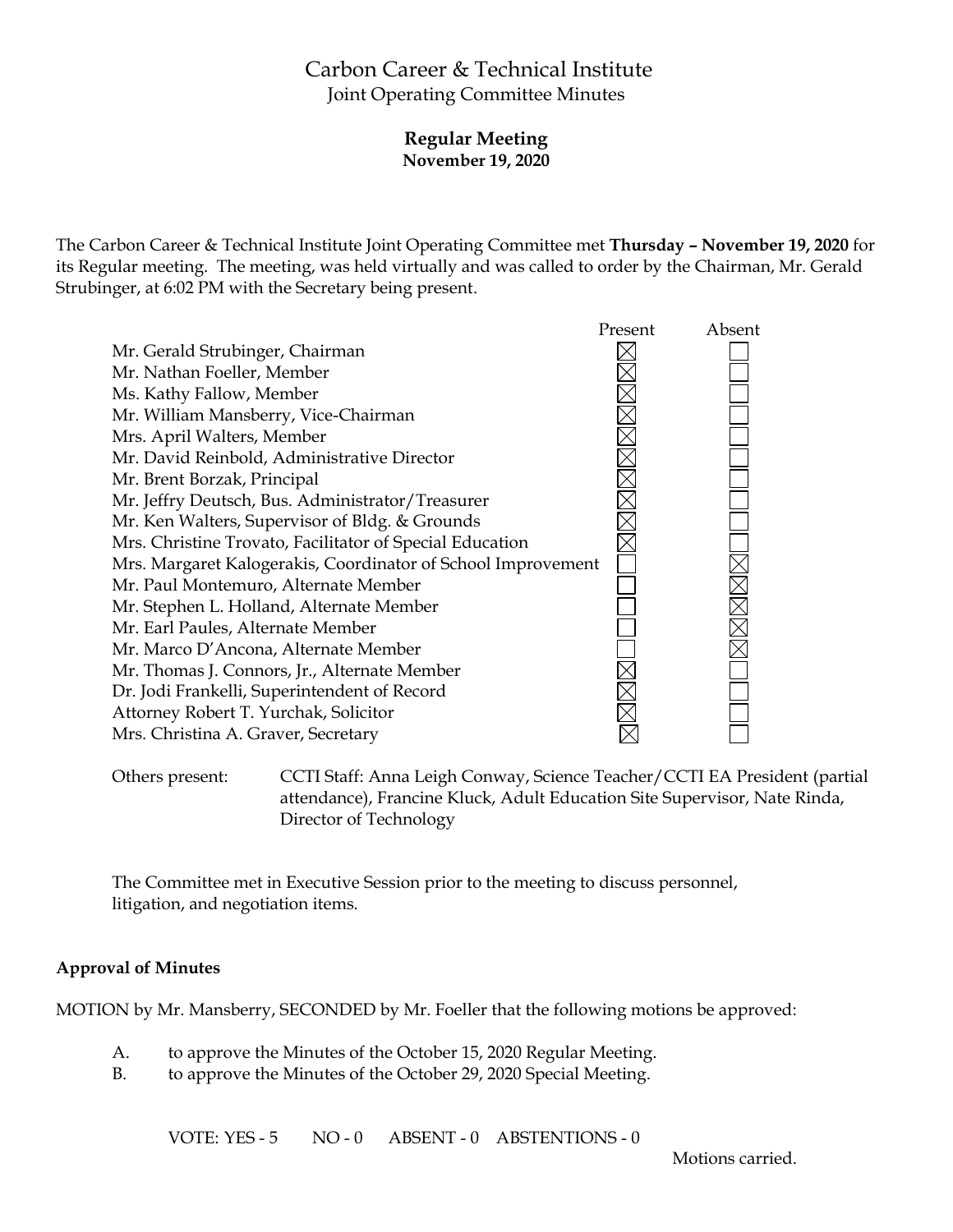### **Public Comment**

- Question submitted electronically from Mr. Brian O'Donnell: "Were any raises agreed upon between the last meeting and this meeting without JOC approval?" Mr. Strubinger, CCTI JOC Chairman was not aware of any, Mr. Reinbold, CCTI Administrative Director verified that there has been no change in any pay between meetings, and Mr. Deutsch, CCTI Business Administrator agreed.
- Mrs. Anna Leigh Conway, CCTI Education Association President: Due to technical difficulties, Mrs. Conway was unable to present but provided her report in writing to be read by the secretary. Her report included the following:
	- o Academic and Technical Instructors continue to work diligently in this "New Normal".
	- o Day to day education of the students has been going remarkably smoothly, both online with our academics and in person in our Technical labs.
	- o Some examples from the first quarter of school:
		- Virtual Parent Teacher conferences occurred on November fourth. Parents and teachers met via Zoom and by all accounts it was a complete success.
		- **Teachers are completing online training through the IU related to both content and** improving their virtual learning strategies.
		- Academic staff is working with students when they are in the building to provide additional assistance.
		- CCTI has welcomed several new staff members including Mrs. Sablich in our biology department, Mr. Strubinger and Mr. Reichard in our Social Studies department, and Ms. Gombert in our Health Medical Program. All new members have been meeting with teacher mentors to "learn the ropes" in this emergency teaching situation.
		- In our Graphic Design Technical area students are working on a Safe to Say poster project and submitted 20 entries into the State Attorney General's office - results will be announced in November. In addition, students created ALICE posters to distribute to the technical areas to educate all students on this possibly life-saving procedure.
		- Graphic Design also spent time restoring a photograph of the CCTI school building from the 1960's!
		- HOSA teamed up with graphic design to begin filming public service announcements on chain of infection (students Alex Harris, Stephanie Struble and Alexis Lewis), gloving (Autumn Benedict, Sheri Nametko, Reese Borland), mask wearing - how to wear a mask properly (Anelia McCleod, Kiertyn Gursky) flu vs. covid (Bret Goldburg, John Walton), types of masks newsroom (Jordyn Welsh, Taylor Hadley, Anna Castillo, Lauren Kitchline) Social distancing (Kelia Bunker, Savannah Becker). They filmed, edited and recorded voice over. Final PSA's will be posted on the school website.
		- o CCTI EA is, as always, proud of its members and their hard work.
		- o Hoping for more communication and equity between staff and administration. The EA Executive team can be a valuable resource to administrators to bring staff questions to the table, or to disseminate administrative information in accordance with our collective bargaining agreement.
		- o Delighted to announce that we have had our first meet and discuss of the school year with Mr. Reinbold and Dr. Frankelli, and have an established set of dates, for the second Thursday of every month to keep conversations flowing throughout the year.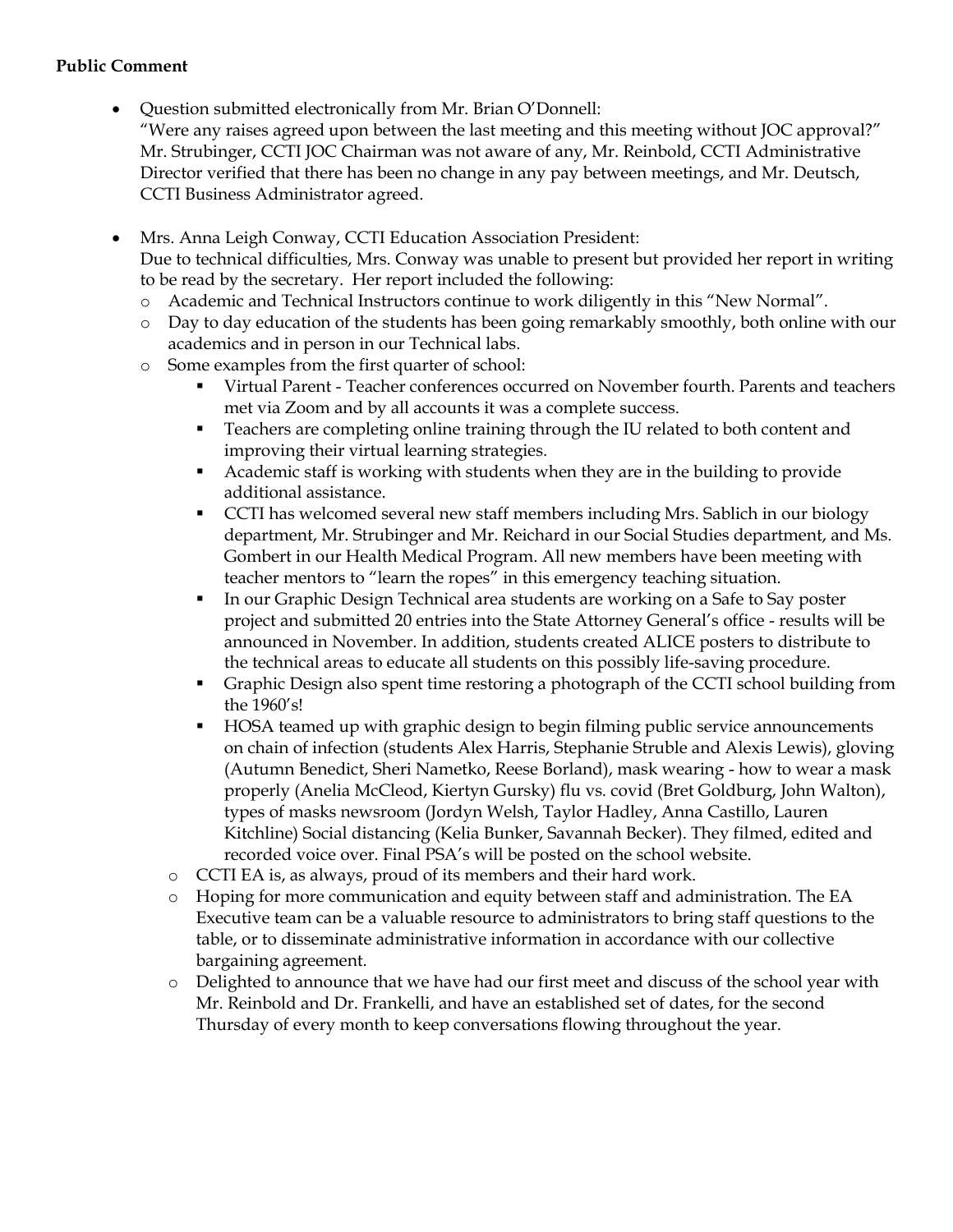#### **Approval of Treasurer's Reports (October 2020)**

A. MOTION by Mr. Mansberry, SECONDED by Ms. Fallow to approve the Treasurer's Report for October 2020 showing a final balance of \$5,650,297.94 in the General Fund, and \$70,526.69 in the Student Activities Account.



### **Approval of Payment of Bills**

A. MOTION by Mr. Mansberry, SECONDED by Mr. Foeller to approve Payment of Bills - General Fund and Other Accounts.



# **Administrative Reports**

- Director's Report Mr. Dave Reinbold, Administrative Director Submitted by Mrs. Lisa Walck, Cosmetology Instructor, read by Mr. Reinbold:
	- o Two 2020 Cosmetology graduates passed the PA State Board Cosmetology Exam recently. Jakelyn Coady and Marie Evans both from the Panther Valley School district were successful in passing the exam and are now certified, licensed cosmetologists. On Tuesday, November 10th, current cosmetology senior Kim Chen obtained all of her 1250 cosmetology hours. This now makes her eligible to apply for her cosmetology license exam. Congratulations to all three!
- Principal's Report Mr. Brent Borzak, Principal 2020-2021 school year is now in the second marking period. The hybrid instructional model is continuing to be effective, efficient and consistent. All CCTI students and staff continue to be prudent with following social distancing and masking throughout the building. Report cards will be emailed and sent out to all parents in mid-November. The virtual Fall OAC meetings were productive and the virtual parent teacher conferences were very successful. Virtual after school extra help has started and some students are taking advantage of this learning opportunity. The PSAT delivery was effective at CCTI in October. For the first time, it was offered on two dates. We honored Veteran's Day this year virtually, with various online activities.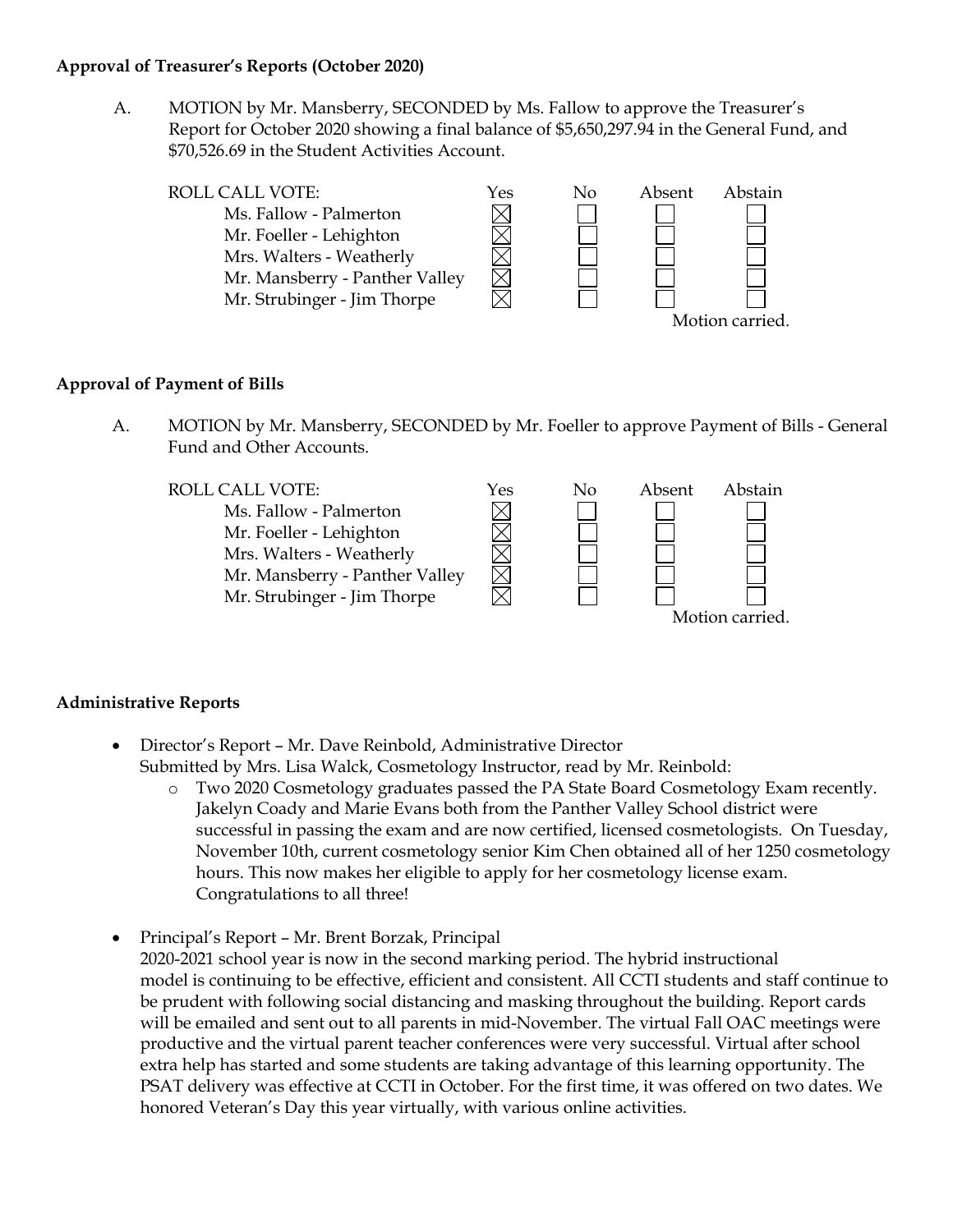Facilitator of Special Education Report – Mrs. Christine Trovato, Facilitator of Special Education

Special Population Numbers

- o Special Education Students 87 students with IEPs
	- $\blacksquare$  Full time 60
	- $-Half$  time  $-2$
	- $\blacksquare$  FLEX 1
- o Section 504 Plan students total 26
- o Homeless Students 1
- o English Language Learners 2

Parent Teacher Conferences

- o Virtually- November 4th
- o 30% participation by parents of special needs students

Informational Purposes:

- o 5 Current Trends in Special Education
	- 1. Technology- allows flexibility for differentiation, enhances instruction, students learn at their own pace.
	- 2. Homelessness Homelessness impacts student learning because students are forced to deal with difficult and significant challenges outside of the classroom, and likely impacts their academic performance and participation. Under Every Students Succeed Act (ESSA) requirements, increased focus is placed on monitoring the academic growth of this special population. Educators are faced with supporting students by accommodating their academic needs to reduce the barriers to learning.
	- 3. Parental Support Parents have taken on the role as educators during the pandemic closure; it is essential for educators to continue involving parents in educational decisions for their child.
	- 4. Twice Exceptional Learners (2E)- these are students who qualify for special education services but also show other needs such as ADHD, learning disabilities, or Autism. Their giftedness "masks" their special needs; sometimes referred to as "lazy or underperforming." Requires educators to offer opportunities for these students to highlight their strengths using varied approaches.
	- 5. Trauma Informed Training Exposure to trauma and stress elicits a continuum of biological and neurological responses that range from adaptive to maladaptive and impact an individual's physical, spiritual, mental, and cognitive functioning. For students who already have mental health and/or behavioral health needs, their teachers are faced with the challenge of being able to recognize and respond to their words or lack of, and/or exhibited behaviors. Understanding how to handle situations like this is critical to supporting students. In 2019, Pennsylvania updated the PA School Code and passed Act 18 of 2019, mandating trauma-informed approaches and training throughout educational entities.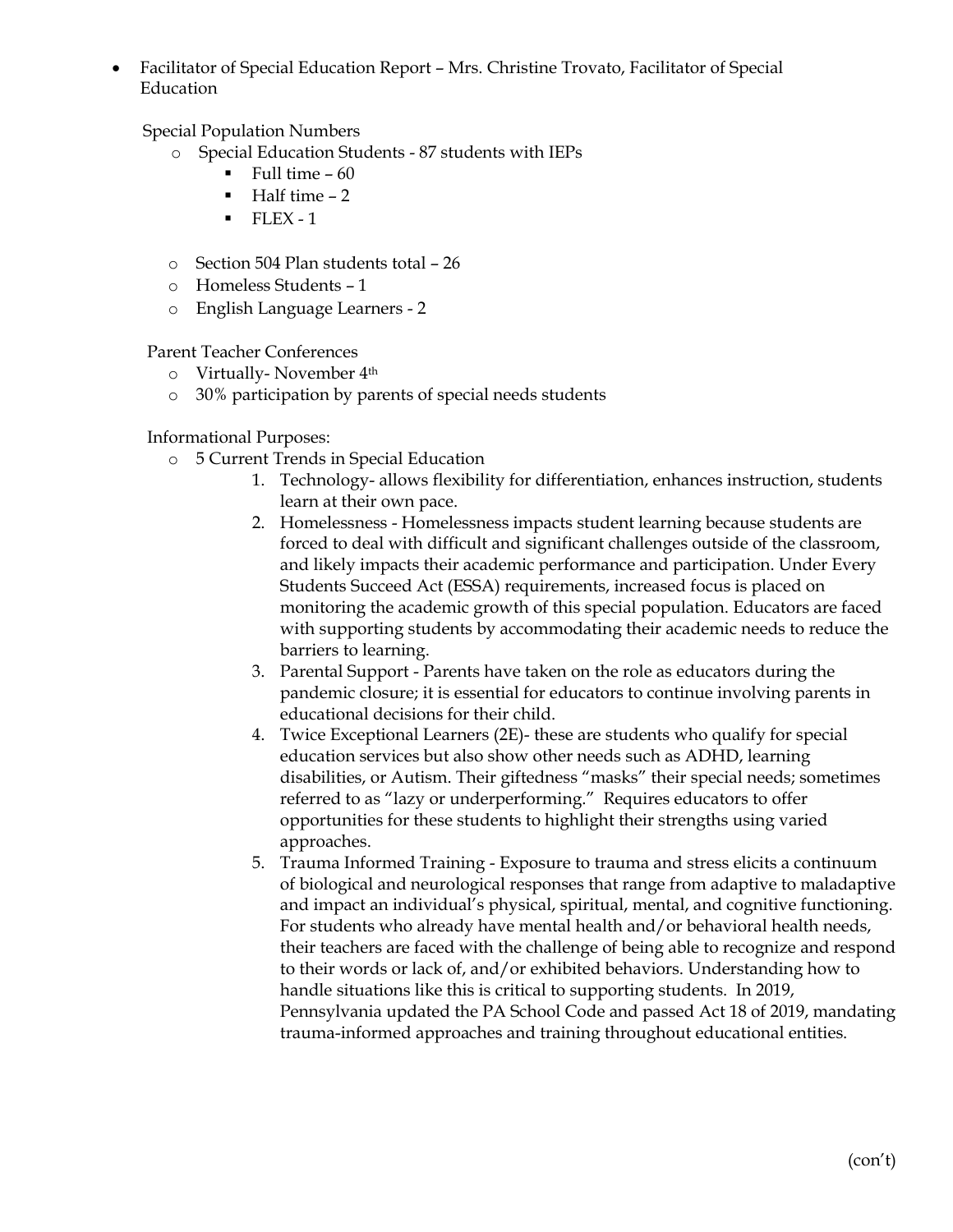Looking Forward:

- o Trainings:
	- **Effective Instructional Practices for English Language Learners**
	- In-Class Support/Co-Teaching Refresher Training
	- **Trauma Informed Training Practices**
- Building and Grounds Report Mr. Ken Walters, Supervisor of Buildings and Grounds
	- o HVAC

Completed. The Modular Needlepoint Bipolar Ionization Air Purification System Project reported on last month is complete and functional on all units.

- o Welding Technical Area Work in progress: Welding dust collector arms continue to be installed by CCTI's maintenance team.
- o Phone System Frontier to PenTeleData Phone Service Transition Work in progress: Fiber lines to support this project are being installed by PenTeleData.
- o Energy Savings project

New: The fluorescent light bulbs in the building are coming up on 10 years old. The average life expectancy of these bulbs is 20,000 hours. For our operating hours this equates to about 5 years. We have been fortunate to get double the life expectancy out of these bulbs. Working with multiple vendors to determine a cost benefit analysis of a lighting retrofit project. This entails the Conversion of our T5HO fluorescent lamped fixtures and T8 fluorescent lamped fixtures to LED technology (most of the building fixtures). In the process of receiving sample bulbs. If they perform to our satisfaction, will be summarizing the energy savings and how that equates to savings on our monthly electrical energy bill based on usage. Will be figuring out our eligible ACT 129 rebate opportunities that would offset costs and provide a shorter return on investment.

- o House Project 2019-2020 house project final payment was received and project is now closed.
- Business Administrator's Report Mr. Jeffry P. Deutsch, Business Administrator
	- o 2019-2020 Annual Financial Report The Annual Financial Report (PDE Form 2057) for the year 2019-2020 has been filed timely with PDE.
	- o 2019-2020 CCTI Audit Update: The official audit report will be on the December JOC meeting agenda for approval.
	- o 2021-2022 CCTI Budget Update:
		- The 2021-2022 CCTI Budget motion will be on the December JOC meeting agenda for approval.
		- This motion will forward the 2021-2022 CCTI Budget to the five participating districts for their approval.
		- There will be no overall increase to the five participating school districts.
		- 2021-2022 will mark the 8th consecutive year of an overall zero budget increase and the 8th consecutive year of decrease to the Weatherly ASD.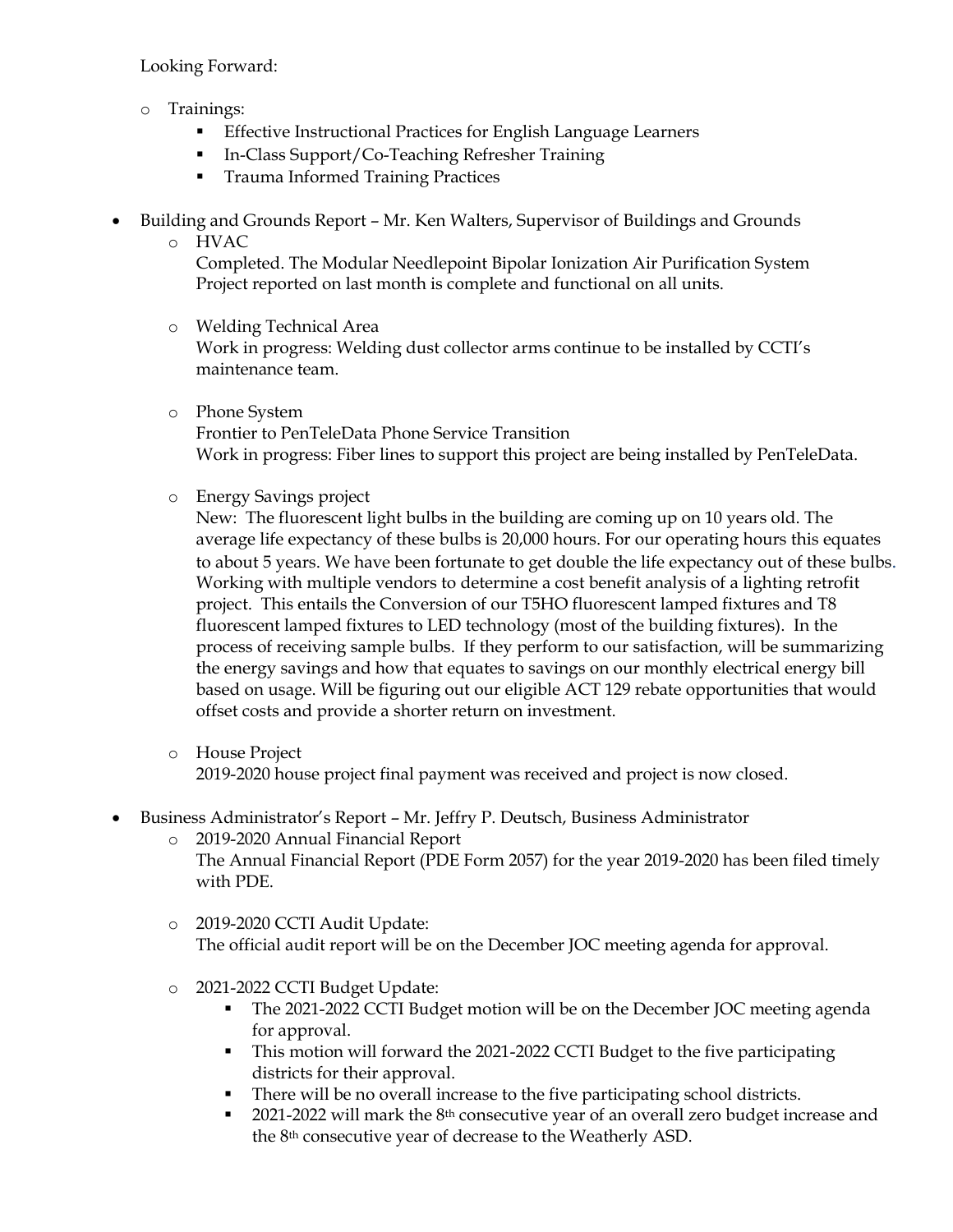Adult Education Report – Ms. Francine Kluck, Adult Education Site Supervisor

#### **Course Offerings Fall 2020**

Heartsaver® First Aid and CPR/AED Nurse Aide Pharmacy Technician Air Conditioning Fundamentals Welding Technology Introduction to Precision Machining

ServSafe® Exam Forklift PA State Inspection Mechanic Certification Auto Collision GED Preparation Courses

Program descriptions, orientations, and start dates are available at [www.carboncti.org/adult](http://www.carboncti.org/adult%0deducation) [education.](http://www.carboncti.org/adult%0deducation) Follow our happenings on Facebook @cctiadulted or Carbon Career and Technical Institute – Adult Education.

### **Outreach and Program Development Report**

- o October 28 PennDOT Safety Inspection course self-assessment and audit
- o October 29- PennDOT Safety Inspection Training completed
- o October 29 AC Fundamentals completed
- o November 2- Welding Technology completed
- o November 10– GED CCTI Staff Program Improvement Team meeting with Lehigh Carbon Community College
- o November 16- Pearson Vue Testing Center Open
- o November 17 GED Orientation
- o November 19- Nurse Aide Orientation

### **Grant Report – GED Classes**

- o GED grant 2020-2021 approved. CCTI is an LCCC subcontractor through PA Department of Education Federal Literacy Grant to provide adult education and high school equivalency instruction to 64 individuals for 2020/2021.
- o GED classes have continued to run virtually.
- o CCTI will receive a \$1500 GED Covid grant for supplies pertaining to the pandemic.

#### **Alternative Education**

- o Students are enrolled in Alternative Education and Credit Recovery virtually. Please contact the Adult Education office if guidance counselors have interested students.
- Director of Technology Report Mr. Nate Rinda, Director of Technology

# o **Google Chromebooks/Laptops**

- Over 200 Deployed to those in need. Dedicated laptops for Graphic Design and Drafting.
- o **AT&T Hot Spots** (Filtered, CIPA Compliant) Over 30 Deployed to Staff and Students in need.
- o **Adobe All-APP Cloud-based (500) Licenses**

Ready and fully pushed out to Graphic Design and Marketing. Also started implementing for some staff.

o **PA Access for ELL**

WIDA setup registration completed for online testing window in January. Onsite Server and Client computer configured.

# o **Adult Ed- GED – Pearson VUE testing center at CCTI**

Testing Server and client computers all updated and ready for testing.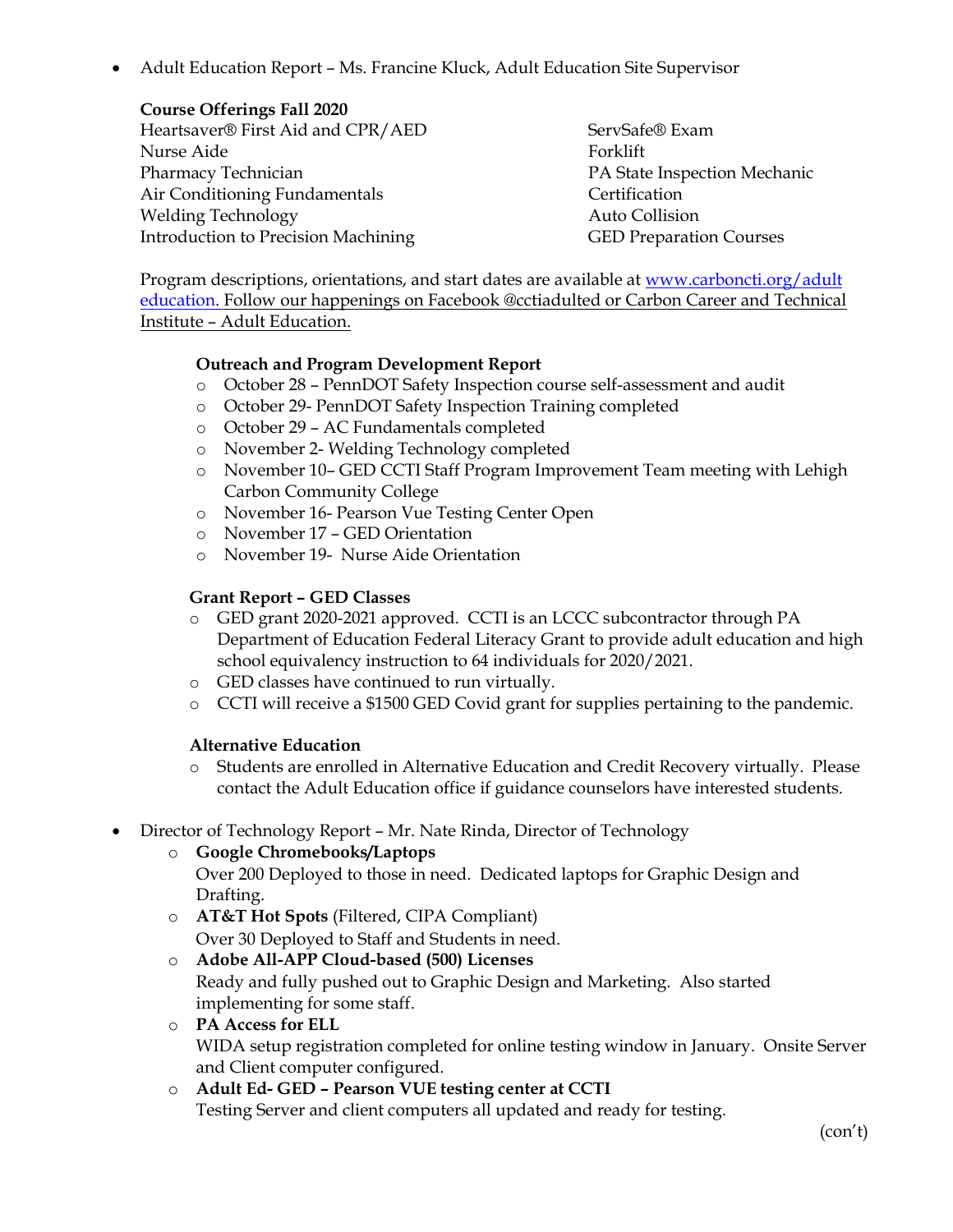# o **Xerox COPIER Contract**

Started talking to other vendor sources as our Copier Fleet contract expires July 1, 2021. Continued support/training to staff and students with Google Suite and all technology needs.

- Superintendent of Record Report Dr. Jodi Frankelli, Palmerton Area School District Superintendent
	- o Nothing to report at this time.

# **Items of Business**

# *Personnel*

MOTION by Mr. Mansberry, SECONDED by Mr. Foeller that the following motions be approved:

# **Teacher Mentor Appointed**

A. to appoint Michael Baumgardt Teacher Mentor (Adam Reichard) November 2, 2020 through the end of the 2020-2021 school year at a pro-rated approved stipend of \$750.00.

# **Teacher Mentor Appointed**

B. to appoint Harold Resh Teacher Mentor (Stephanie Gombert) October 26, 2020 through October 25, 2021 at the approved stipend of \$750.00.

# **Substitutes Approved**

- C. that the below listed individuals be approved to substitute for the 2020-2021 school year at the established rates, as follows:
	- Seth McLaughlin Custodial/Maintenance/Groundskeeper/Cleaner
	- Spencer Moyer Teacher, Instructional Aide, Custodial/Maintenance/ Groundskeeper/Cleaner
	- August Randazzo Custodial/Maintenance/Groundskeeper/Cleaner
	- Kevin Rehrig Custodial/Maintenance/Groundskeeper/Cleaner
	- John Zym Custodial/Maintenance/Groundskeeper/Cleaner

# **Electrical Distribution and Automation/Electrician Instructional Aide Appointed**

- D. to appoint Kevin Rehrig as an Instructional Aide (Electrical Distribution and Automation/Electrician), effective November 20, 2020 at a Step 1 pro-rated salary per the current CCTI ESPA Employment Agreement.
	- Note: Kevin has over 20 years' commercial and residential electrical, carpentry, and handyman experience with local businesses. He is a graduate of CCTI.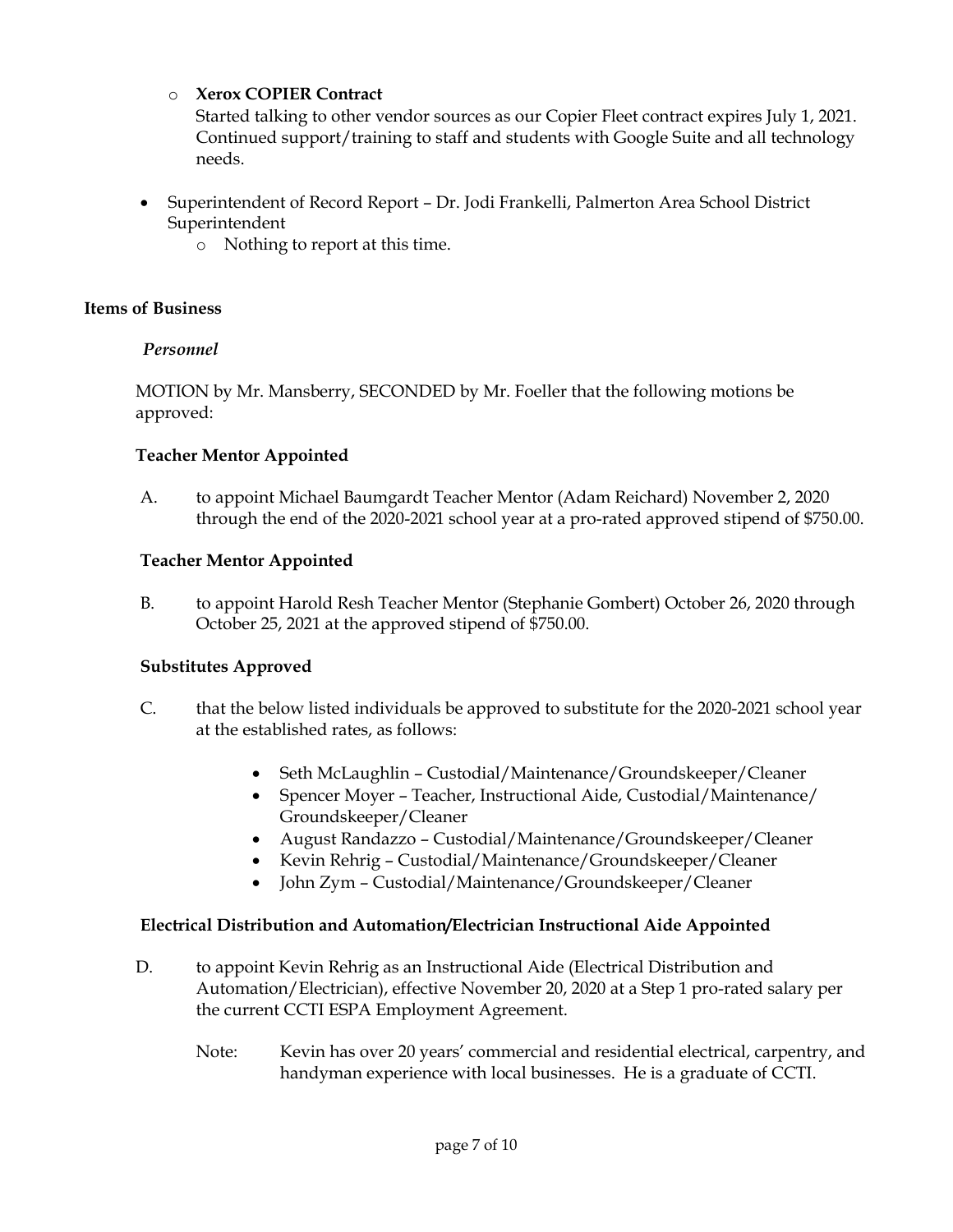### **Extra Help Instructor Appointed**

- E. to appoint the following individual as Extra Help Instructor in conjunction with the after school program at \$25 per hour on an as-needed/scheduled basis:
	- Kevin Rehrig
	- Note: Effective with his official start date of November 20, 2020.



#### *Education*

MOTION by Ms. Fallow, SECONDED by Mr. Mansberry that the following motions be approved:

#### **Hugh O'Brian Youth Leadership Program Attendance Approved**

A. that two (2) CCTI students attend the Hugh O'Brian Youth Leadership Program (HOBY) at a location to be determined in June of 2021 at a cost not to exceed \$650 for both students to defer the cost of registration, meals, and lodging.

#### **Agreement of Affiliation Approved**

B. that the Agreement of Affiliation between the Carbon Career & Technical Institute Adult Education Department PA-Approved Certified Nurse Aide Training Program be approved and executed for the 2020-2021 school year, as presented.

Hometown Nursing & Rehabilitation Center, Tamaqua, PA

#### **Reimbursement Approved**

C. to reimburse 2020 cosmetology student fees of \$125.00 per student associated with obtaining their State Cosmetology License.

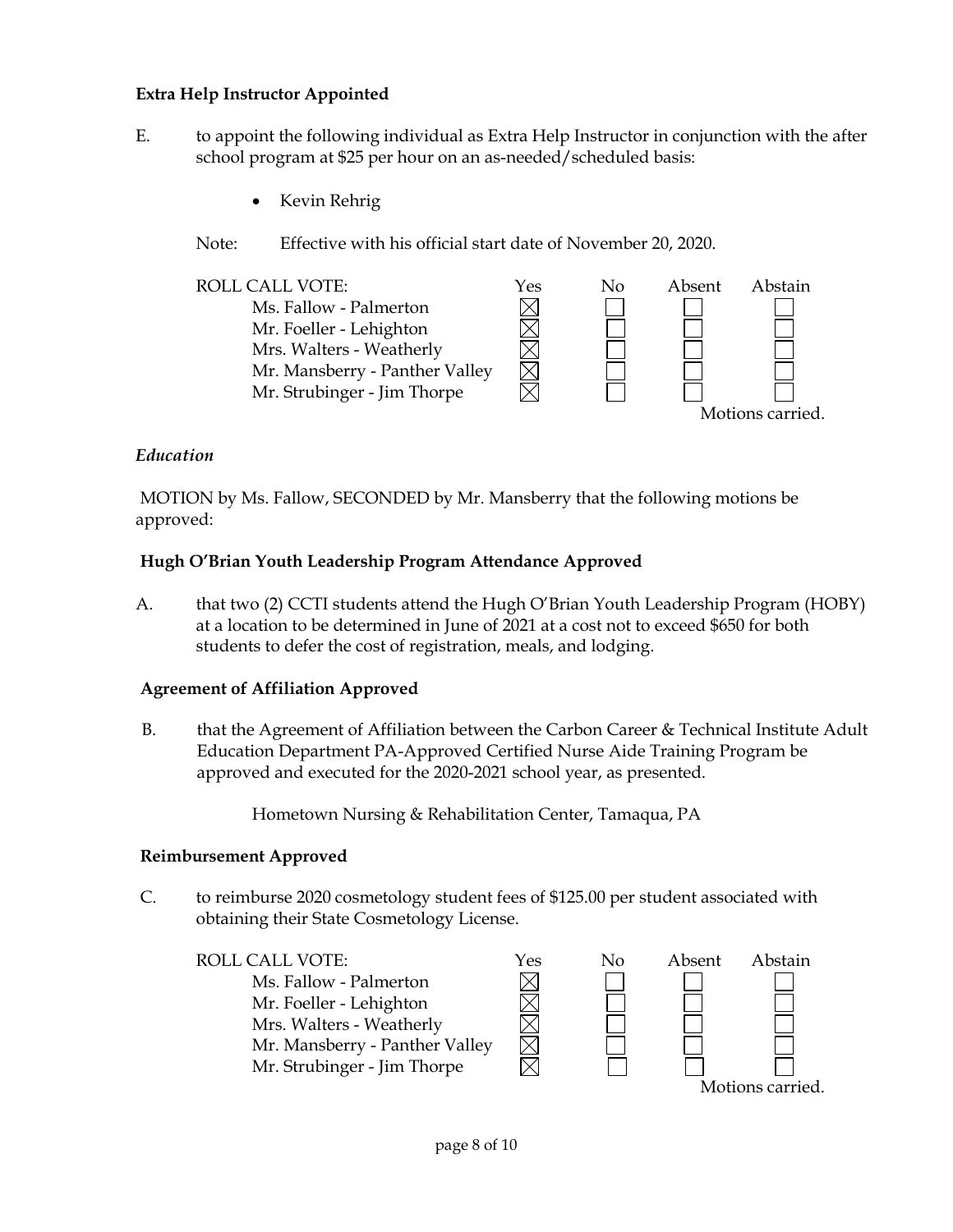### *Budget & Finance*

# **CCTI Capital/Instructional Equipment Plan Approved**

A. MOTION by Mr. Mansberry, SECONDED by Ms. Fallow to approve the current CCTI Capital/ Instructional Equipment Plan, as presented.



### *Buildings & Grounds*

NONE

#### *Administrative*

MOTION by Mr. Mansberry, SECONDED by Mrs. Walters that the following motions be approved:

### **Revised 2020-2021 CCTI Student/Teacher Calendar Approved**

- A. to approved the revised 2020-2021 CCTI Student/Teacher Calendar, as presented.
	- Note: Removed October 14 Open House and December 9 Parent/Teacher Conferences; added November 4 and February 24 Virtual Parent/Teacher Conferences.

#### **Return to Full-Virtual Instruction Approved**

B. to return to full-virtual instruction effective December 1, 2020 through January 18, 2021 with a tentative return to hybrid instruction on January 19, 2021.

### ROLL CALL VOTE:<br>
Ms. Fallow - Palmerton<br>
Mr. Foeller - Lehighton<br>
Mrs. Walters - Weatherly<br>
Mrs. Walters - Weatherly Ms. Fallow - Palmerton Mr. Foeller - Lehighton Mrs. Walters - Weatherly Mr. Mansberry - Panther Valley Mr. Strubinger - Jim Thorpe Motions carried.